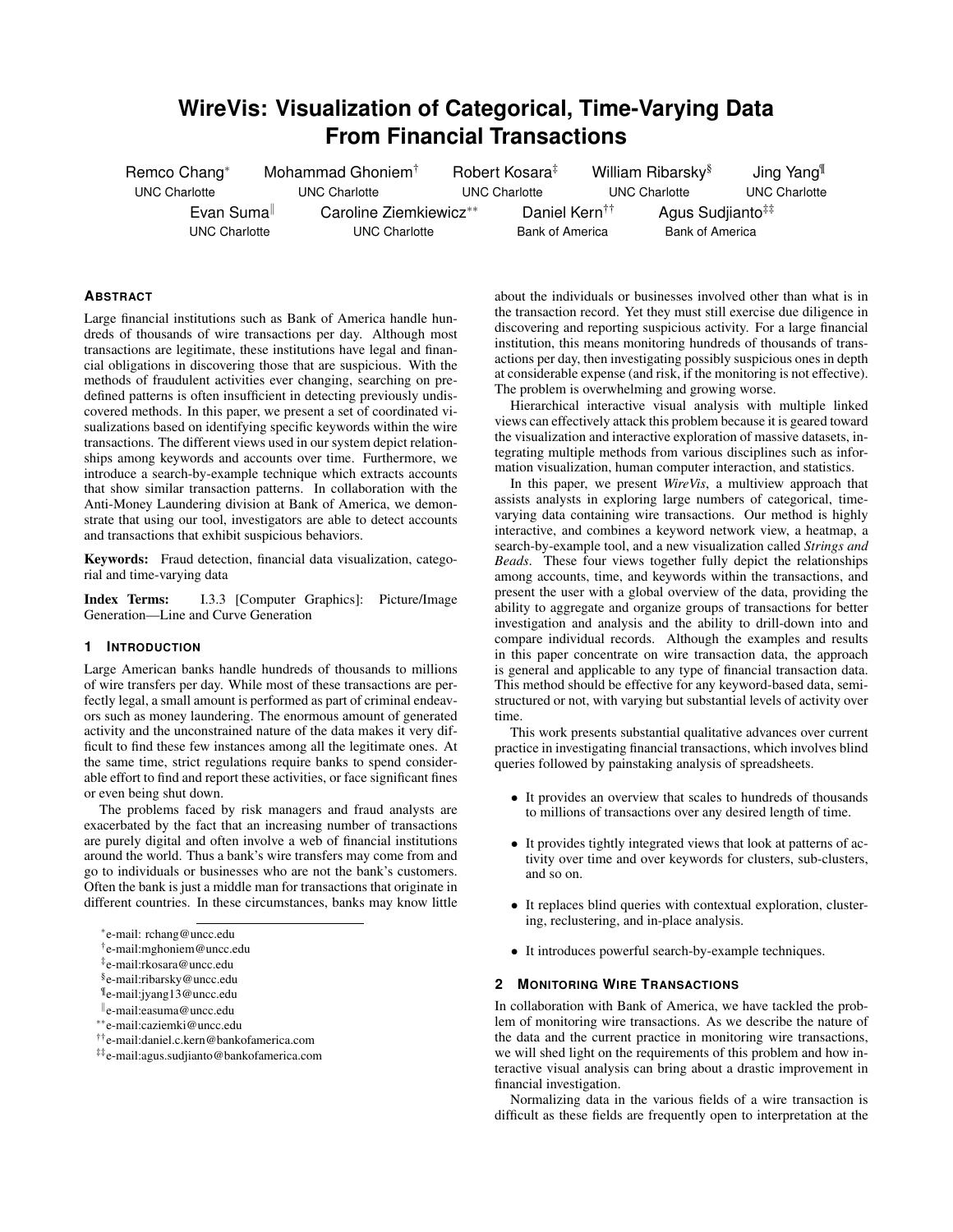

Figure 1: The flow of money and associated information in a wire transaction.

point of origination. Roughly speaking, a wire transaction corresponds to a certain amount of money sent by a payer to a payee via a chain of intermediaries, with or without additional comments or instructions (Figure 1). The payee could be the real beneficiary (e.g., a person or business) or his account holder, with additional information as to what to do with the money. The transferred amount could come from the sender's account directly or via a third party. It could also be sent to the receiver's account directly or handled through a third party. Other information such as the address of the sender and receiver, additional comments, and instructions may be appended. As a matter of fact, a wire transaction could be best seen as a semi-structured data record with numerous optional free text fields.

Currently, financial analysts probe wire transactions based on various considerations:

- Official rules governing which transactions must be reported, e.g., when the amount of money exceeds a certain threshold.
- A potential risk inherent to the transaction, e.g., when the destination corresponds to a high risk country or organization or when the transaction relates to a high risk activity.

While a set of filters can easily be set up to catch transactions matching a limited set of rules and automate a report generation process, risky or suspicious transactions are more evasive and uncertain. They are governed by an ever changing context where, for instance, geopolitical, economic and strategic motivations, and various actors are in play and where methods to hide illegal activity are constantly evolving as older methods are discovered and stymied. Hence, in the current practice, analysts query the transactional data over a time period, looking for certain keywords that may be indicative of high risk. Based on intelligence reports and previous analyses, investigators create a large list of keywords that best fit the international state of affairs. All transactions are filtered through this list of keywords, and the transactions that contain one or more keywords are displayed using a spreadsheet for investigation with transactions raising multiple red flags to be scrutinized more thoroughly. Additional information channels could then contribute to the investigation. For instance, home-grown expertise, the bank's own records, publicly available databases, and search engines could provide evidence for or against further action. An increase in false negatives would cast serious doubts on the financial institutions who would appear as purposely harboring fraudulent activities, not to mention having to pay large fines; whereas too many false positives could harm their relationships with their clients or irritate official agencies who would be wasting their time and resources on paranoid reports.

Adding to the complexity of the problem, the data includes onetime transactions in great numbers as well as repeated transactions. To hide from scrutiny, customers engaged in fraudulent activities could follow common temporal patterns of legal activity or try to break away from any fixed pattern. Fraudulent activity could also be distributed over a variable number of senders and receivers. At present, such distributed frauds are mostly beyond the reach of financial investigators. In fact, at present they do not have the capability to investigate all the patterns and activities they probably

should. Effective analysis tools need to take into account this wide variety of scenarios and allow the user to see the transactions and patterns that match them.

In summary, financial analysts are faced with hundreds of thousands of transactions bearing predefined keywords over periods of time. This set of data is categorical due to the classification using keywords, and is by nature time-varying. However, the data are also semi-structured and certain records are unstructured. Furthermore, since most transactions contain a limited number of keywords, the data are therefore sparse when viewed as a relationship matrix between transactions and keywords.

## **3 RELATED WORK**

Currently, analysts use spreadsheets to look at large data tables of transactions. Spreadsheets support various operations on rows and columns and give a detailed account of the data. However, they are not effective at providing a clear overview of trends and correlations. To fill this gap, several works in the information visualization field have been proposed such as TableLens [16] and data sheets [6] and are now part of commercial information visualization suites.

Similarly, heatmap visualizations or correlation matrices have been used successfully in various application domains [1] and are now shipped in several commercial tools such as Spotfire Decision Site [19]. In genomics, this metaphor has been used for the visualization of massive gene arrays [17] and provides a compact overview of the data as well as a drill-down capability for detailed information. It has also been used to visualize social network data [10] as well as co-activity graphs in the arena of software visualization [7]. In the latter, structural and temporal patterns could be exhibited on correlation matrices. Although the orderability of matrices can enhance user performance with regards to certain tasks [8], finding the appropriate order on a correlation matrix is a task-dependent question that will be receiving increasing interest [18, 10].

The need to follow temporal patterns in transactional data suggests the use of time-series data visualizations. Time-series data capture measurable quantities that change over time, such as stock values, climate data, etc. The users need to find trends and identify patterns in these datasets. Several works have focused on the display of this type of data, such as DiskTrees and TimeTubes [5], and provided periodic views [12, 20] supporting pattern identification. Recently more efforts [11] have been put into querying such data directly through user interaction. However, transactional datasets such as wire transfers could be more challenging to these kinds of tools due to the sparsity of the data points, as most accounts would fire a transaction only once in a while.

Monitoring keyword-tagged transactions over time also suggests the use of corpora exploration and visualization tools such as ThemeRiver [9]. However, this work can only handle a small set of topics or keywords simultaneously, whereas wire data bear on tens or hundreds of corporate-defined keywords. Moreover, ThemeRiver is geared towards the display of overall trends and temporal changes in topics, rather than outliers and isolated behaviors, or, in other words, rare anomalous transactions.

Systems offering multiple coordinated views have arisen as a suitable solution for complex multi-faceted datasets. Recent works such as Snap-Together visualization have studied the feasibility of such systems [14], provided a taxonomy [13] and model [3] of multiple-views systems, and studied the benefits and tradeoffs of such systems from a user perspective [15]. Other authors provided guidelines [2] for using multiple-views systems for information visualization. In the current work, we set out building a multiple coordinated views system in view of capturing as many aspects of transactional datasets as desired.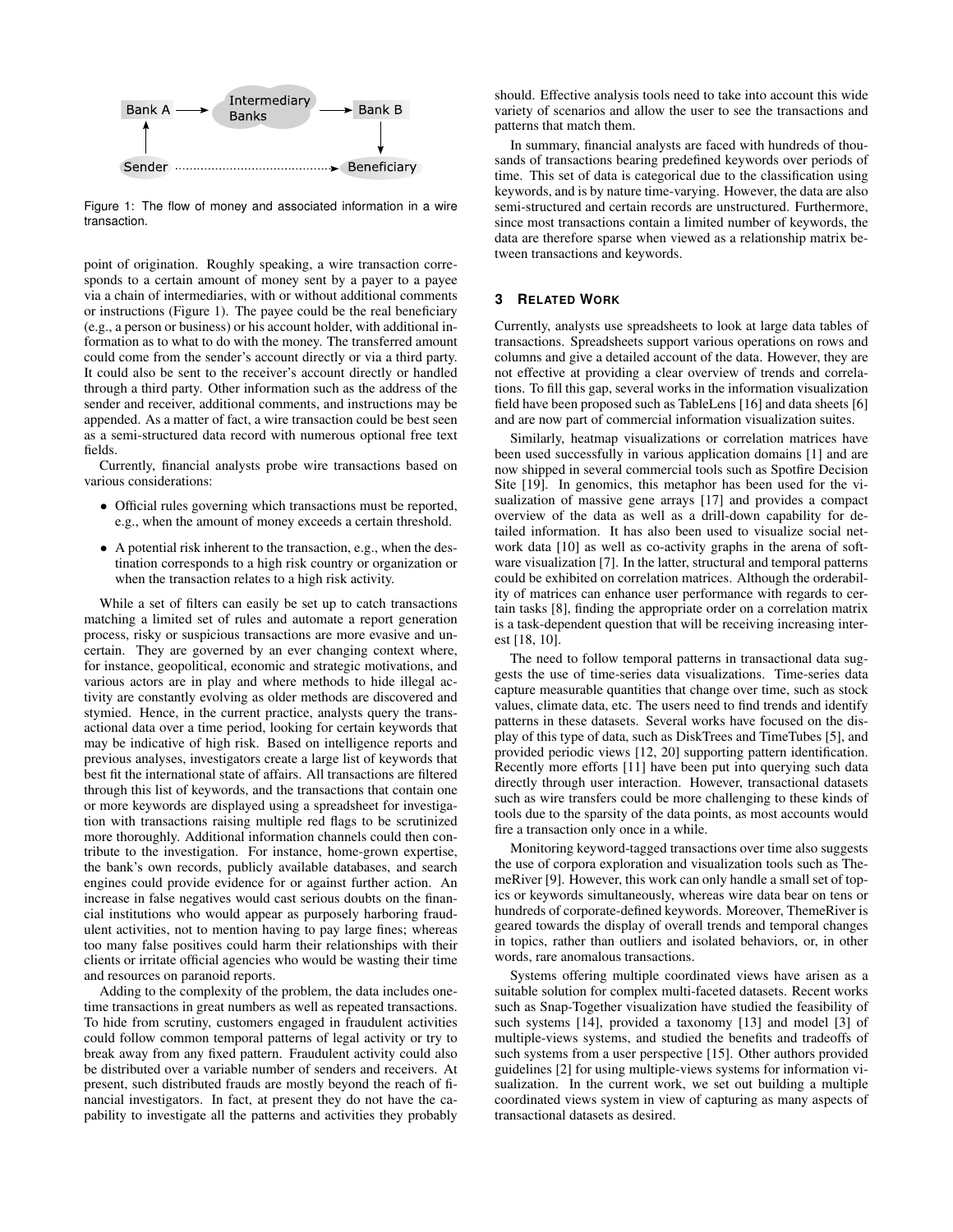

Figure 2: A view of the entire system showing the heatmap (top left), search by example (top right), keyword graph (lower right), and strings and beads (lower left).

## **4 VISUAL ANALYTICS TOOLS FOR MONITORING WIRE TRANSACTIONS**

*WireVis* uses four tightly coordinated views of transaction activity. The keyword network view is used to represent the relationships between keywords, the heatmap view shows relationships between accounts and keywords (see section 2), the search-by-example tool helps discover accounts of similar activities, and lastly, *Strings and Beads* depicts the transactions over time. All views rely on high interactivity along with the ability to see global trends and capabilities to drill-down into specific transaction records.

## **4.1 User-centric Design**

The design of WireVis was based on an analysis of the current work of fraud analysts with their existing tools. To manage the enormous amount of information, analysts first filter the data by geographic region using a set of specific keywords and other criteria (like amounts). This data is then inspected by hand, with additional tools like search engines to find out if businesses are legitimate, etc.

For WireVis, we wanted to keep as many of the working aspects of the existing system, while simultaneously enhancing the shortcomings. We therefore defined the following list of requirements for the system:

- Interactivity. Despite the large amounts of data, WireVis must be highly interactive and respond to user input immediately.
- Filtering. The current work method of filtering data using predefined keywords and other criteria must be kept to increase acceptance of the system. At the same time, we cannot rely on the data being filtered down, but must be able to show and work with all the data at once.
- Overview and Detail. It must be possible to see aggregated views of all transactions of a day, week, or month in an overview, and then to drill down to the level of individual transactions when needed for the investigation.
- Coordinated Multiple Views. No single view could fulfill all the requirements and show all the necessary data, so a system of coordinated views was designed that would allow the user to see different data, while being able to understand the connections between the views easily.

During the design phase of the project, we interviewed and communicated with members of the Risk Management, Compliance, and WireWatch (analysis) divisions of Bank of America on their current practices as well as their needs for monitoring fraudulent wire transfers. Furthermore, throughout the development phase, we maintained close communication with these groups and routinely showed them our progress and received feedback.

## **4.2 Data Aggregation**

Since one cannot usually detect suspicious activity from single wire transactions, we need to visualize the activities of the corresponding accounts in order to detect suspicious behaviors. The transaction data are therefore first grouped according to the sending and receiving accounts, and the heatmap visualization tools show the accounts instead of each individual transaction. Even so, the number of accounts still range in the tens of thousands or more; thus, we hierarchically cluster the accounts. This provides the scalability needed, the high level overview that is imperative, and useful levels of abstraction. The complexity of the clustering algorithm is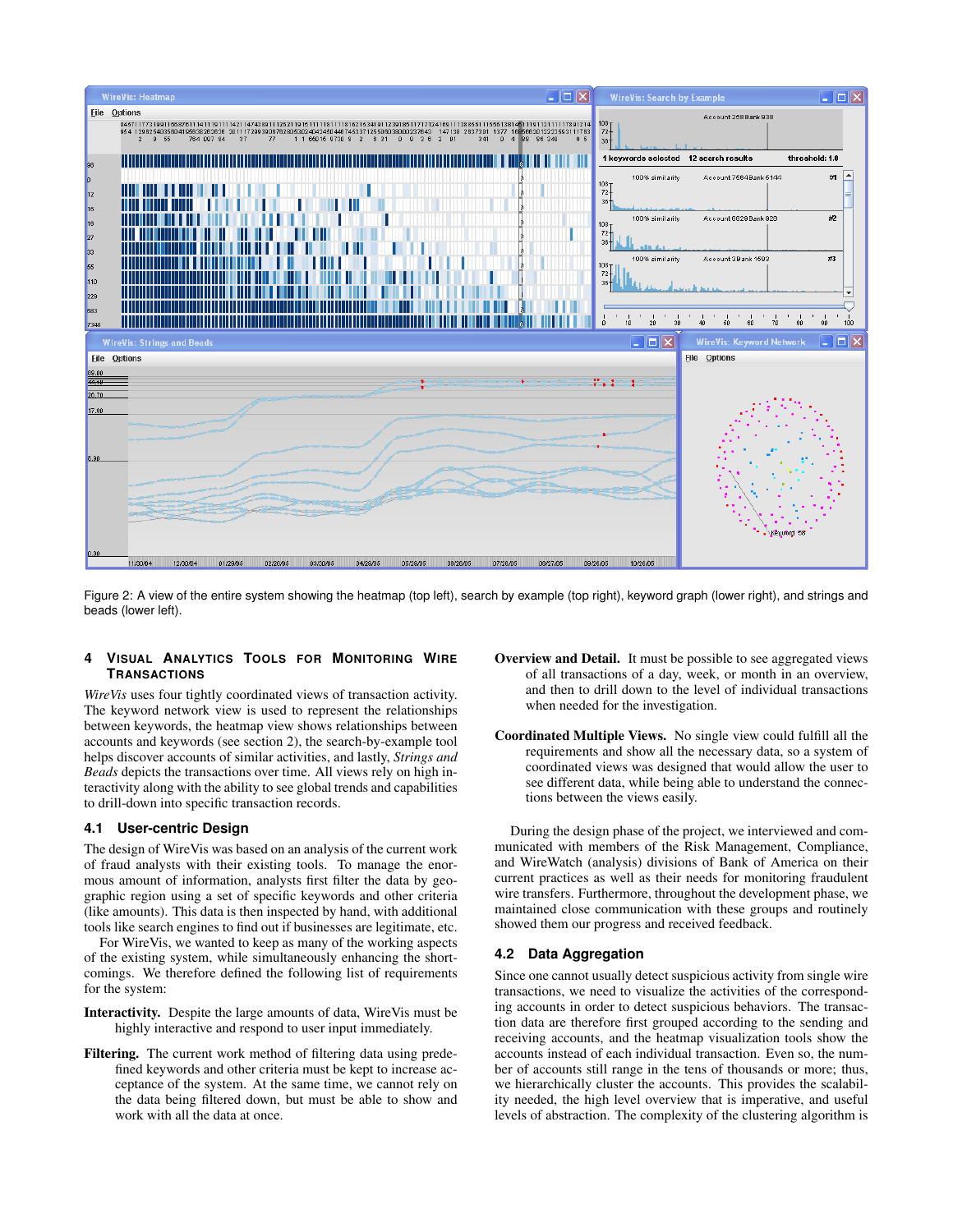

Figure 3: Heatmap with close-up view on a cell histogram displaying the number of keywords for each account. Each horizontal (green) line in the histogram represents an account in the cluster. The xaxis shows the number of "hits" of the keyword for that account. The purpose of showing the histogram is to combat the effect of using a cumulative sum in the Heatmap. By looking at the histogram, the user can quickly identify if the accounts in the same cluster contribute evenly to a specific keyword, or if there are abnormal distributions within the cluster.

crucial because the analysts often need to perform reclustering as patterns in the transactions are discovered. Also, the clusters are often not optimal for the analyst's current purpose, so interactive reclustering has proved highly useful in exploratory visualization since it will provide much better clusters for further exploratory analysis [21]. Most existing clustering techniques such as k-means  $O(kn)$  or single-link clustering  $O(n^2)$  require minutes to hours to compute as *n* becomes large, which is unacceptable in our case.

Instead, we use a simple "binning" technique to find groupings of accounts based on frequency of keywords that occur in the transactions of the accounts. We treat each account as a point in kdimensional space (where k is the number of keywords), and group the accounts based on their distances to the average point of all accounts. This method has the complexity of  $O(3n)$  and can cluster tens of thousands of accounts in seconds. The wire analysts have approved this as a crude but effective way to explore the transaction space. The effectiveness is significantly enhanced because the method provides fast, dynamic overviews of the data while relying on the high interactivity and multiple views to assist in exploring the data space. Our procedure is to apply the hierarchical binning method as a preprocessing step, thus organizing all the data for a selected time period before launching interactive exploration. Then the user can use a strategy of selecting reasonably sized subsets for reclustering, thus maintaining interactivity. We have found that this strategy works well in practice. An alternative could be to provide the user with a more exact but more time-consuming reclustering approach to be used at any point in the exploration. However, if this approach was not hierarchical, its value would be limited.

## **4.3 Keyword Network View**

Depicting relationships between keywords is important for identifying questionable transactions. If a transaction contains two keywords that should not be related in the context of a wire transfer, it should be quickly identified and further inspected by an investigator. To show the relationships between keywords, we use a simple network graph as shown in Figure 4. A keyword is said to be related to another if both of them appear in the same transaction. The appearance of keywords in the same transaction forms the basis of the underlying relationship matrix in which the distances between the keywords are calculated based on the number of times that they appear together in transactions. In Figure 4, keywords closer to the center of the keyword network view are the most frequently appearing keywords, whereas keywords on the outskirts of the circle appear less frequently. When a keyword is highlighted, lines are drawn between the highlighted keyword to all relating keywords.



Figure 4: The keyword network view shows the relationship between keywords. The most frequent keywords appear in the middle of the view, while the less frequent ones appear on the outskirts of the circle. When a user highlights a specific keyword, lines are drawn from that keyword to all relating keywords.

### **4.4 Overview of Keyword-to-Account Relationships**

We use a heatmap to display statistical measurements relating keywords (see section 2) and bank accounts, as the former occur in transactions involving the latter. Our heatmap uses a grid whose columns are the keywords of interest and whose rows are clusters of bank accounts being scrutinized. At the intersection of a given row and column, we color-code a value such as the number of hits for that keyword/column with regards to that account/row in the time-period encompassed in the data. Depending on the nature of the measurement displayed in the grid (e.g., sequential or diverging), various color schemes [4] can be applied to the visualization. We use a simple scheme where the saturation of the cell is proportional to the number of times a keyword appears for that set of transactions, since it is intuitively related to the heatmap concept. Then, the user can spot at a glance the accounts that are more frequently related to a given keyword or set of keywords (e.g., a high risk country heavily involved in money laundering). He can also see common keywords (full columns in the grid) which are likely to be filtered out in an investigative process. Likewise, accounts hitting all keywords (full rows in the grid) usually correspond to financial institutions rather than individual accounts and would also be deemed irrelevant to investigative work. Moreover, analysts can detect keywords displaying a similar activity, i.e. hitting the same accounts. In many cases, such coupling of keywords can be accounted for easily (e.g., Paris and France). In other situations, the coupling of two remotely related keywords will trigger further investigation. Therefore, the heatmap view makes it possible to visually compare patterns of behavior across different accounts. Our tools are enhanced with a user-configurable search-by-example capability (Section 5) that helps the analysts find accounts, respective to keywords, that are similar to a reference account. Search-byexample is a powerful tool for exploratory analysis, since it permits the user to quickly identify and search for behaviors of interest without having to specify those behaviors in detail.

Since analysts must try to grasp hundreds of thousands of transactions involving as many accounts, it is necessary that the heatmap be scalable in this dimension. Our tools perform clustering as described in Section 4.2, providing a high level abstraction of the data as a first overview. Then, the user can drill-down any set of clusters or keywords through direct interaction by selecting the desired subgrid or by expanding a cluster of his choice. The user can also hover on the heatmap and overlay the value associated to each cell.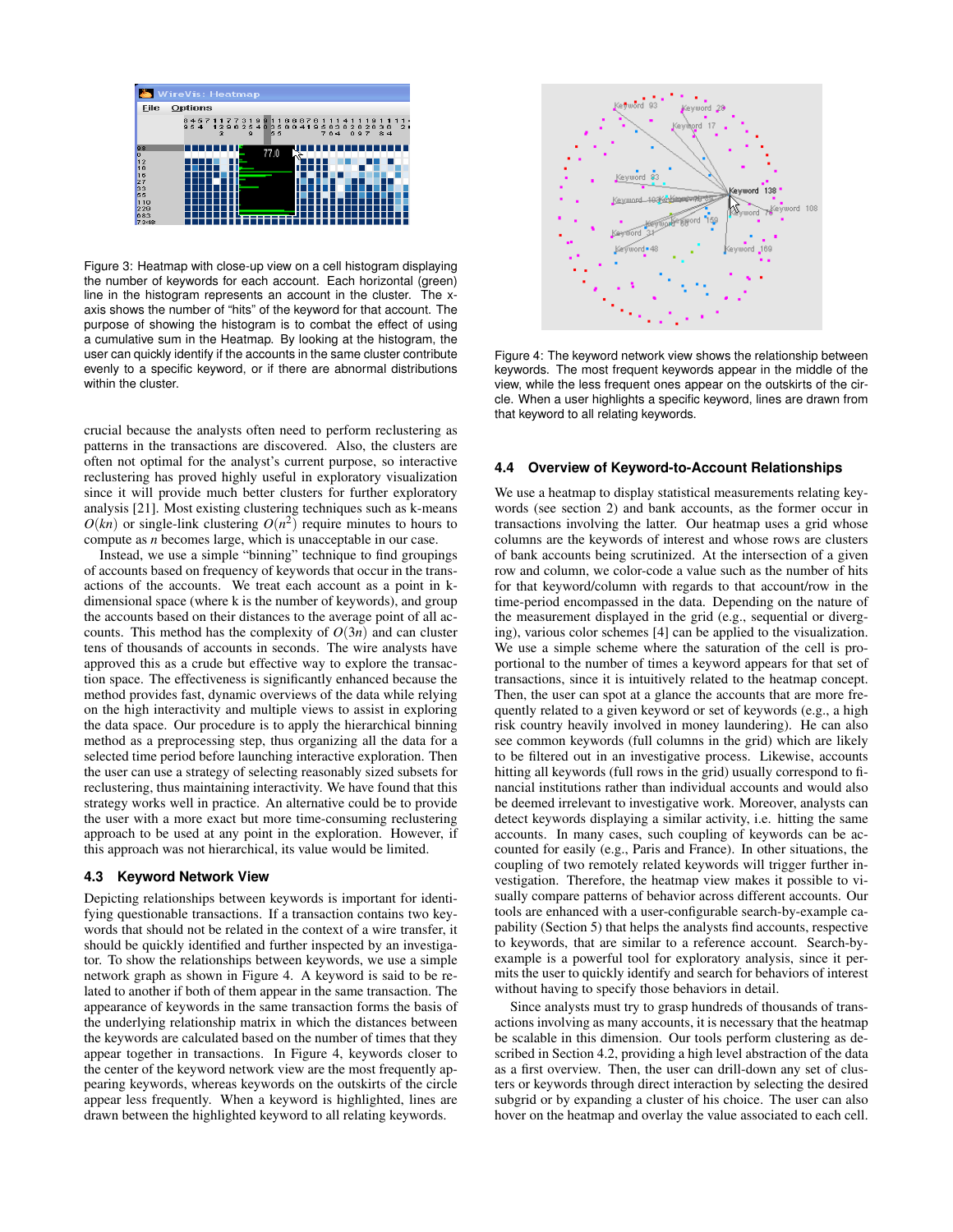

Figure 5: Double-clicking on a specific bead brings up the related wire transactions in a separate window. The user can interactively drill-down into individual transactions.

In case of aggregate data, the user can also overlay a glyph, e.g., a histogram, displaying the real distribution of low-level values that add up to the aggregate value as in Figure 3. By doing so, we strive to quickly provide the user with more detail at key points to enhance both exploration and enlightened decision-making.

## **4.5 The Strings and Beads Visualization**

The ability to look for suspicious activities over a period of time is crucial to the analysts. To illustrate, when a terrorist attack took place somewhere in the Middle East, an intelligence agency had reasons to believe that the attack was supported and funded by individuals in the US. It requested bank wire analysts to search for wire transfers between the US and the location of the attack. By looking for wire activities over a narrow range of time prior to the attack and on selected keywords, the analysts were eventually able to identify the culprit and report the incident. In addition to this event-driven scenario, it is also crucial to look at patterns of activity over periods of time (typically months), as these can bring up unusual behavior. Our coupled interface allows the user to quickly find these temporal patterns and activities.

In order to support visualization of wire activity over time, we create the *Strings and Beads* view in which the *strings* refer to the accounts or cluster of accounts over time, and the *beads* refer to specific transactions on a given day. Together, the strings and the beads show the overall trends of the activities as well as the individual transactions. The x-axis of the view shows the progression of time, and the y-axis shows the "value" of the transaction, where value can be the amounts of the transactions, the frequency of activities, etc. Figure 5 shows that the Strings and Beads view is quite effective in giving an overview on top of showing specific detail. The strings shows the overall activities for selected accounts or clusters for an entire year, and the beads depict the details of a handful of transactions for that day.

Due to the fluctuation of the data, we choose to represent strings as splines instead of disjointed line segments. Since transactions do not take place over weekends or holidays and often vary drastically in amounts or frequency, representing the strings as line segments creates jagged lines, making it difficult to distinguish between different strings. Instead, we smooth out the strings as splines with the option to change the number of control points, which gives a good overview of trends over time. At any point, the user can display the original transaction values for detailed analysis, as shown in Figure 6.

To facilitate fast interactions with the Strings and Beads view, the analysts can quickly zoom in to the time period in question by brushing a range of time. To further examine the details of a specific



Figure 6: Turning on the option showing the original data, the user is able to see the real data points (shown as bars) on top of the smoothed String.

wire transaction, the analysts can double-click on a bead to bring up the original wire information in a separate window as shown in Figure 5.

### **4.6 Coordination Between Views**

The resulting clusters from binning provide a foundation for the coordination between the four views. Since the underlying data structure is the same, message passing between the views becomes trivial.

With the four views coordinated together so that an action performed in one view affects all other windows, the analysts can now interact with accounts, keywords, time, account values, etc. and see how the selections correlate in all dimensions. This is significantly more powerful than using the views separately.

For example, when an analyst hovers the mouse over the keyword names in the heatmap view, all cells in the heatmap are highlighted along with the number of occurrences of the keyword in each account cluster. At the same time, all the beads in Strings and Beads are highlighted to show when the transactions with such keyword occur (See Figure 7a). This highlighting technique allows the analyst to search for suspicious keywords and see when these keywords occur over time.

Similarly, the analyst can hover over the dates in the Strings and Beads view, highlighting all the beads of a particular day. The heatmap then reacts by highlighting all the cells that contain the transactions of these beads and displaying the number of occurrences of the keyword for that day (See Figure 7b). This allows the analyst to focus on specific dates and observe which accounts are transacting over what keywords over that period of time.

Such tight integrations occur throughout the keyword network view, the heatmap view, and the Strings and Beads views: selecting a string highlights a row in the heatmap, selecting a cell shows all the beads that contain such keyword, etc. All these quick actions permit rapid exploration over many accounts, keywords, and time ranges in terms of animated patterns, as shown in the video, at an almost subliminal level. The user can then pause, slow down, or go back to observe a pattern more closely.

Finally, both the heatmap and strings and beads view react to zooming (e.g., the cells in the heatmap view will only contain values over a certain time range when a user zooms into a time period in the Strings and Beads view), the analysts can see a global trend of the account activities over time by simple highlighting, but has the ability to further investigate specific incidences, events, and time ranges via zooming if necessary.

#### **5 SEARCH BY EXAMPLE**

Because of the complex structure of the data and the observed patterns, it is difficult to define transaction patterns that one is looking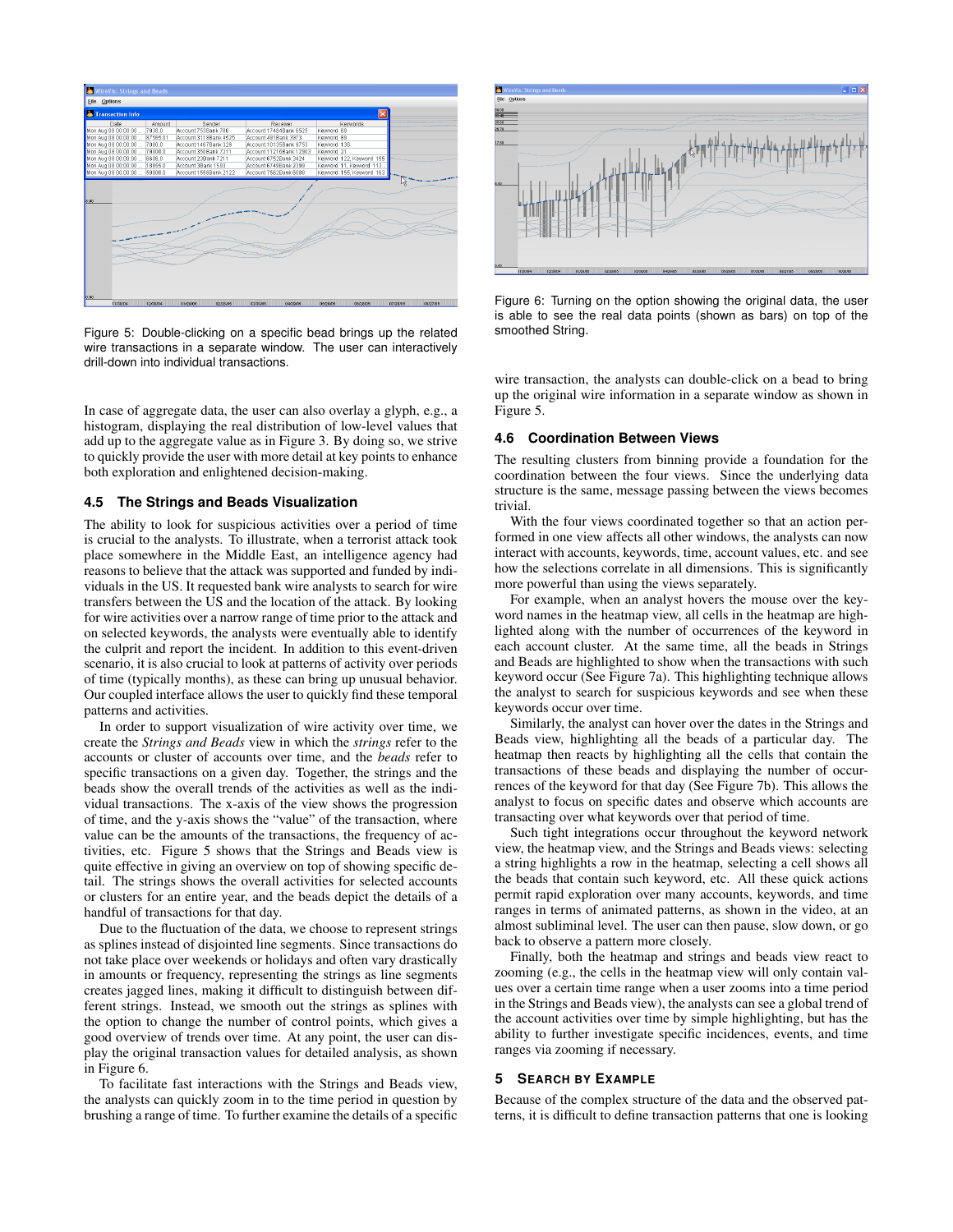

(a) Brushing Keywords (b) Brushing Time

Figure 7: (a) Highlighting keywords in the heatmap view shows the corresponding beads in the Strings and Beads view. The user can interactively see keyword occurrences over time. (b) Hovering in the time axis in Strings and Beads highlights the beads of that particular day, as well as the related cells in the heatmap. The user can quickly browse through time and see keyword and account activity.

for *a priori*. Once an interesting pattern is found, it is usually necessary to find not just transactions from and to the involved accounts, but also accounts that show similar activities.

An important feature of WireVis is therefore to search by example (see Figure 8). In a separate view, the user is shown the currently selected cluster or account to use as the prototype for a new search. Bars represent the number of hits for all the defined keywords, which the user can select as relevant criteria by clicking them. A slider is used to define the maximum difference for identifying a cluster as similar to the prototype. As the user moves the slider, the number of similar accounts grows or shrinks, giving the user a feeling for the space to explore. There is no separate search button, the search is performed whenever the user changes the criteria or the threshold, and results are shown immediately.

The user can then select particular results, which are shown in other views for further investigation.

## **6 CASE STUDIES**

In order to assess the usefulness of our tools, we employed a sanitized dataset containing transactions sampled over twelve months. For privacy and proprietary reasons, account numbers, keywords and personal information have all been stripped.

While certain members of the Risk Management and Compliance groups have used the system, our expert evaluators at Wire-Watch were not able to do so. This is due to the fact that the WireWatch group is located in California and has specific securityrelated hardware and software restrictions that make the installation of our tool impossible in the scope of the first phase of the project. In order to receive feedback from these key collaborators, we asked James Price, Senior Vice President in Bank of America's Global Anti-Money Laundering organization, to observe video of interaction with our system during a teleconferencing session and provide his interpretation of the visualizations. We categorize his observations into two groups: seeing normal, unsuspicious behavior and detecting activity that may indicate fraud.

#### **6.1 Seeing Normal Behavior**

The clustering provides an obvious separation between large corporations or financial institutions from small businesses and individuals. The first row of the heatmap contains accounts that transact in large amounts (as can be seen in the Strings and Beads view) in high frequency over a large range of keywords. These typically represent large institutions and can often be filtered out from consideration. The last row of the heatmap contain individuals that only have exactly one transaction over the course of the year (which can be verified by drilling-down into the sub-clusters), and can sometimes be filtered out because they might not contain sufficient indications of suspicious behaviors.

The keywords in the heatmap view are sorted based on their frequency in all transactions over all accounts. Thus, the most frequently occurring keyword appears furthest left in the view. From this view, one strategy could be, for example, to filter out the keywords that occur with expected frequencies, then recluster all accounts using the remaining keywords to provide a more focused overview of the activities.

#### **6.2 Detecting Suspicious Activity**

First, we identify a keyword that shows abnormal temporal patterns by hovering over the list of keywords in the heatmap view. During the hovering, we see in the Strings and Beads view that keyword 58 occurs only in the second half of the year as can be seen in Figure 9a (which is a detail of Figure 7a). This peculiar time-based behavior prompts further investigation into the transactions involving that keyword.

By rubber-banding in the heatmap view and zooming into the column of keyword 58, we notice that not many transactions involve this word. Switching to the Strings and Beads view, we change the y-axis to show the amount of the transactions instead of the number (Figure 9b).

There is a transaction near the end of the year of approximately three million dollars. This transaction is peculiar because all other transactions involving this keyword have transaction amounts in the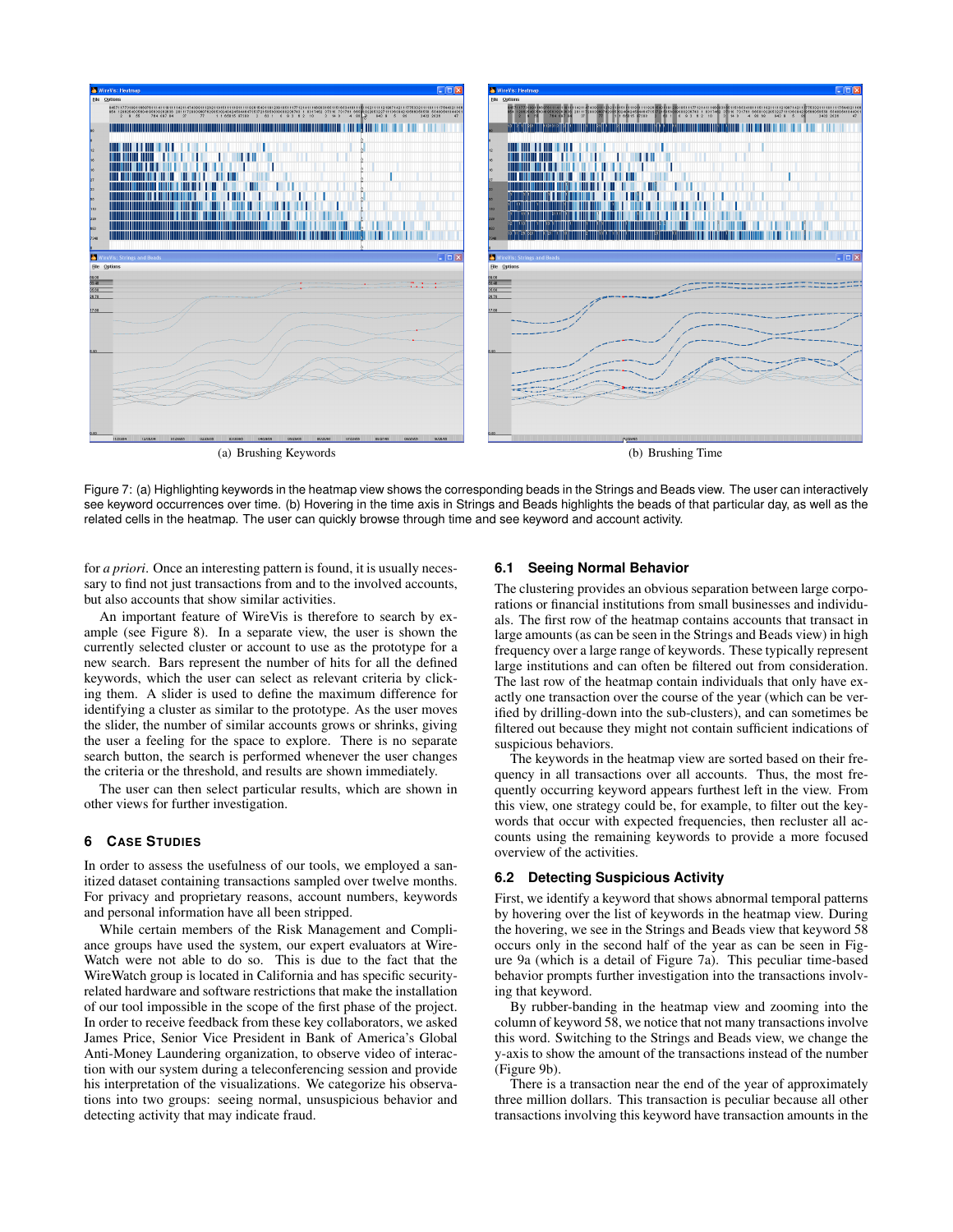

Figure 8: Search by Example. The user can select a prototype cluster/account as well as keywords of interest. The program shows all similar clusters according to a user-controlled similarity threshold.

range of tens to hundreds of thousands of dollars. The fact that this particular transaction is of an amount much larger than others makes it stand out as an outlier.

Double-clicking on the bead representing that transaction reveals details about the transaction (Figure 9c). Clicking on the receiver's name brings up the Search By Example window where we see that the receiving account most likely belongs to a bank or a large institution because of the number of transactions and the range of keywords it is involved in. More than likely, this large institutions is an intermediary handler of the transaction, and therefore is not of interest to the investigator. However, clicking on the sender shows that that this account has had only one transaction over the past year (Figure 9d). Not only is this transaction of a very large amount, but it also involves a keyword showing an abnormal temporal pattern. Although there is no single attribute of this transaction that would warrant an investigation into the origination account, the combination of all facets of this transaction lead to further investigation.

#### **7 DISCUSSION AND FUTURE WORK**

By providing exploratory tools for the very specific data of wire transfers, we enable the experts to take a very analytical but still much less constrained approach than using other tools. While Wire-Vis does not provide many of the other methods currently used in fraud detection, its tools are complementary and useful.

Considering that the only tools the analysts currently have are lists of text, they find the use of visual metaphors to identify questionable behaviors very interesting and promising. However, the WireWatch group has asked to be able to install and use the system on live data for further validation. We understand that making the integration of WireVis into their daily practice as seamless as possible is very important, and is one of our top priority items for the next phase of our project.

Since seamlessly supporting the work of the analysts is such a key aspect of this effort, WireVis is designed to be naturally extensible. Any statistical indicators and metrics can be plugged in depending on the need of the analysts or the latest intelligence information. For example, our clustering technique using binning is not intended to be the only solution to grouping accounts. It is only an example of how a fast clustering algorithm can enhance the ana-



a) When brushing over keyword 58, we see that it only appears a few times, and all those are in the second half of the year.



b) Changing the Y-axis to show the amount of the transactions and double-clicking on the highest bead shows the transaction details.



view shows that this is likely a bank or large company.



d) The sender, on the other hand, has only used this one keyword, and with a very high sum.

Figure 9: Case study using sanitized real-world data. Fraud analysts found the combination of suspicious patterns sufficient to launch a full investigation.

lysts' ability to interact with the data. Depending on the need of the analyst, other clustering techniques can be used.

Although we provided four views that show relationships between accounts, keywords, and time, they are not the only four possible views that could be used. During our discussions with analysts, we have identified other views that can be helpful. Some examples of the views include a matrix or graph view showing the relationship between accounts and a geographical view showing the location of the senders and receivers. We will explore these possibilities in the future.

WireVis can be made significantly more powerful by adding an unstructured text analysis capability, such as that used in IN-SPIRE [21]. This would permit relating any words in the transaction fields to the keywords. Important relations could be uncovered and even new keywords found. We expect to develop WireVis along this line.

Finally, as indicated in the beginning, the WireVis approach described here can be applied to any transactional data or, indeed, to